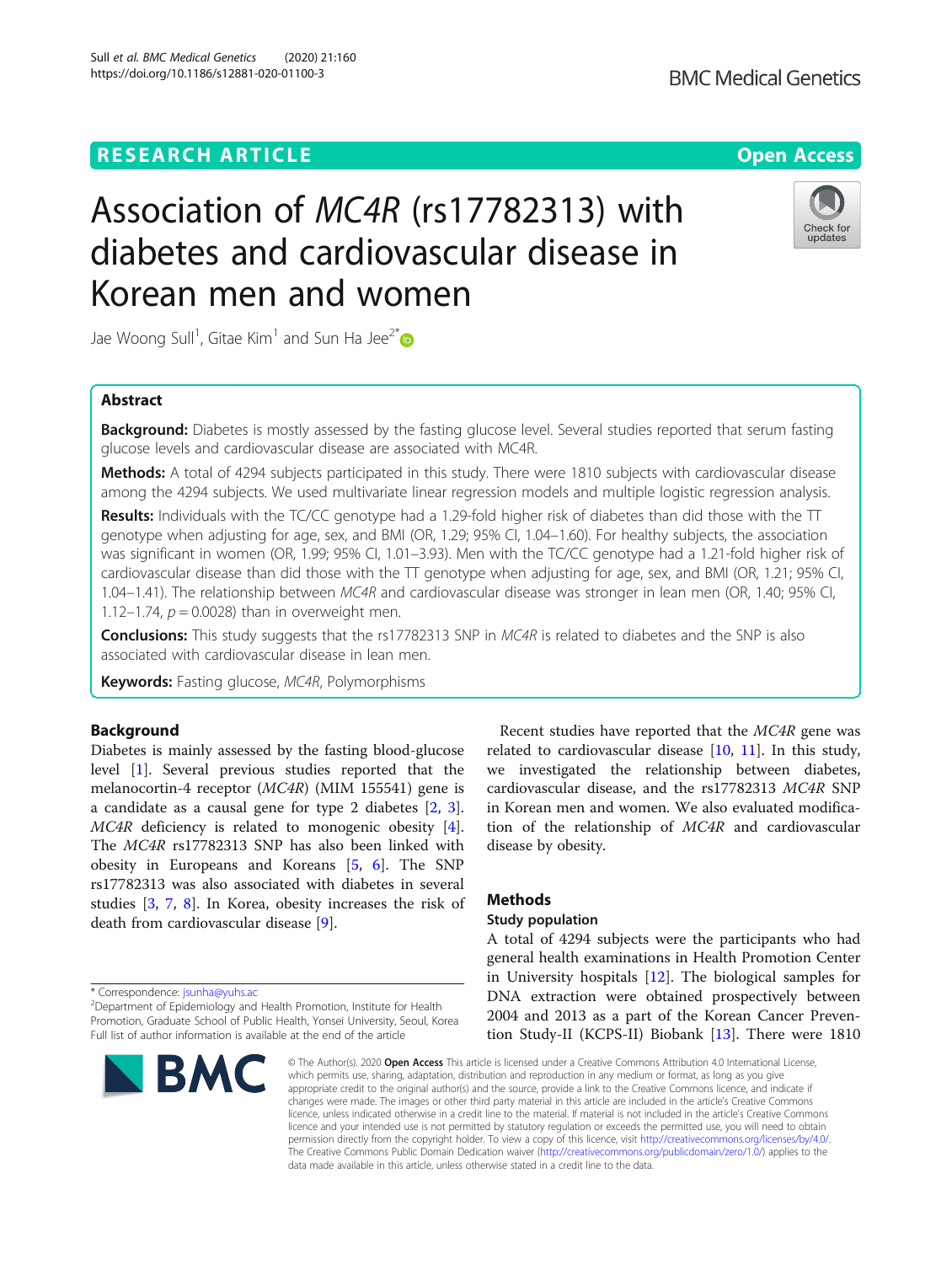subjects with Cardiovascular Disease (CVD) among the 4294 subjects. The cases were obtained by the NHIC health-insurance reimbursement data. The codes of the International classification of Disease (ICD), 10th Revision (I00-I99), were used for the definition of CVD. Because of missing fasting blood-glucose level, body mass index (BMI), and SNP rs17782313 data, 35 subjects were excluded. Therefore, the final subjects included 4259 people, and 1782 subjects among them were Cardiovascular Disease (CVD) patients. Among 1782 Cardiovascular Disease (CVD) patients, 1409 individuals had ischemic heart disease and 868 had stroke. The other 2477 subjects were the healthy subjects. The healthy subjects were defined as subjects who do not have the cardiovascular disease.

# Data collection

Each participant was interviewed using a structured questionnaire to collect their personal history of smoking status (never smoked, ex-smoker or current smoker) and demographic characteristics (age, sex, etc.), and other characteristics such as medical history and any medications. Participants were defined as 'current smokers' if they were smoking currently, 'never smokers' if they had no prior history of smoking and 'ex-smokers' if they had previously smoked but at the time of measurement did not smoke. The weight and height were measured with participants lightly clothed.

Peripheral venous-blood samples taken after a 12-h fast and stored at − 70 °C were used for the measure of fasting blood sugar (FBS), total cholesterol, triglycerides, and HDL-C. We used a Hitachi-7600 analyzer (Hitachi, Ltd., Tokyo, Japan) for the clinical chemistry assays. Detailed phenotype data were previously described [\[12](#page-4-0), [13\]](#page-4-0).

# Genotyping assays

The TaqMan reaction was used for the genotyping of the rs17782313 MC4R gene SNP [[14](#page-5-0)]. Only the SNPs with a concordance rate > 99% in duplicates and a genotype success rate > 98% were included.

### Statistical analysis

Data are shown as means ± standard deviation. PLINK and SAS ver. 9.4 (SAS Institute, Cary, NC, USA) were used for most statistical analyses. The linear regression under the additive genetic model was used to assess the association of MC4R rs17782313 with fasting blood glucose levels considering age and sex as covariates. We also used multiple logistic regression analysis under the recessive model to examine the association of the MC4R rs17782313 with diabetes and cardiovascular disease. Body mass index was divided by the median values. The association between the MC4R SNP, diabetes, and cardiovascular diseases were expressed by Odds ratios (ORs) with 95% confidence intervals (CIs). Diabetes was defined as fasting serum glucose ≥126 mg/dL or medication. All statistical tests were two-sided, and  $p < 0.05$  was used for the statistical significance.

# Results

The mean age in men and in women was 51.9 and 52.7 (Table 1). Diabetes patients were about 8.9% of the subjects; 37.3% in men and 3.9% in women were current smokers of the sample dataset. Cardiovascular disease patients were 44.7% of men and 35.9% of women. Table [2](#page-2-0) shows the  $p$  values from a linear regression model for FBS levels when age and sex were included as covariates. The rs17782313 SNP in the MC4R gene was related to mean FBS level and BMI (effect per allele, 1.542 mg/dL,  $p = 0.0057$ , and 0.227 mg/dL,  $p = 0.0018$ ). For healthy individuals, the rs17782313 SNP in the MC4R gene was related to mean FBS level and BMI (effect per allele, 1.477 mg/dL,  $p = 0.0205$ , and 0.237 mg/dL,  $p = 0.0096$ ).

The relationship between diabetes and the MC4R gene SNP rs17782313 was examined (Table [3\)](#page-2-0). Individuals with the TC/CC genotype had a 1.29-fold higher risk of diabetes than did those with the TT genotype when adjusting for age, sex, and BMI (OR, 1.29; 95% CI, 1.04– 1.60). When analyzed by sex, the relationship between MC4R and diabetes was significant only for men (OR, 1.33; 95% CI, 1.04–1.70), not women (OR, 1.10; 95% CI, 0.70–1.75). For healthy subjects, individuals with the TC/CC genotype had a 1.40-fold higher risk of diabetes than did those with the TT genotype when for adjusting age, sex, and BMI (OR, 1.40; 95% CI, 1.01–1.95).

Table 1 General characteristics of the study population

| Subjects<br>N                      |         | All              | Men              | Women            |  |
|------------------------------------|---------|------------------|------------------|------------------|--|
|                                    |         | 4259             | 2896             | 1363             |  |
|                                    |         | $Mean + SD$      | $Mean + SD$      | $Mean + SD$      |  |
| Age, year                          |         | $52.2 \pm 10.2$  | $51.9 \pm 10.3$  | $52.7 \pm 10.1$  |  |
| Weight, kg                         |         | $67.4 \pm 11.1$  | $71.8 \pm 9.6$   | $58.1 \pm 7.7$   |  |
| Body mass index, kg/m <sup>2</sup> |         | $24.4 \pm 3.0$   | $24.8 \pm 2.7$   | $23.5 \pm 3.2$   |  |
| Fasting blood sugar,<br>mg/Dl      |         | $97.0 \pm 22.6$  | $98.8 \pm 24.0$  | $93.1 \pm 18.7$  |  |
| Systolic blood pressure,<br>mmHq   |         | $121.9 \pm 14.5$ | $123.3 \pm 13.9$ | $118.9 \pm 15.3$ |  |
| Diastolic blood pressure,<br>mmHg  |         | $78.2 \pm 10.8$  | $79.7 \pm 10.6$  | $75.0 \pm 10.5$  |  |
|                                    |         | %                | $\%$             | %                |  |
| Smoking status                     | Fx      | 28.4             | 40.1             | 2.4              |  |
|                                    | Current | 26.9             | 37.3             | 3.9              |  |
| Cardiovascular disease             |         | 41.8             | 44.7             | 35.9             |  |
| Diabetes <sup>a</sup>              |         | 8.9              | 10.2             | 6.2              |  |
| Family history of diabetes         |         | 14.5             | 14.1             | 15.4             |  |

SD standard deviation<br><sup>a</sup> Diabetes was defined as fasting serum glucose ≥126 mg/dL or medication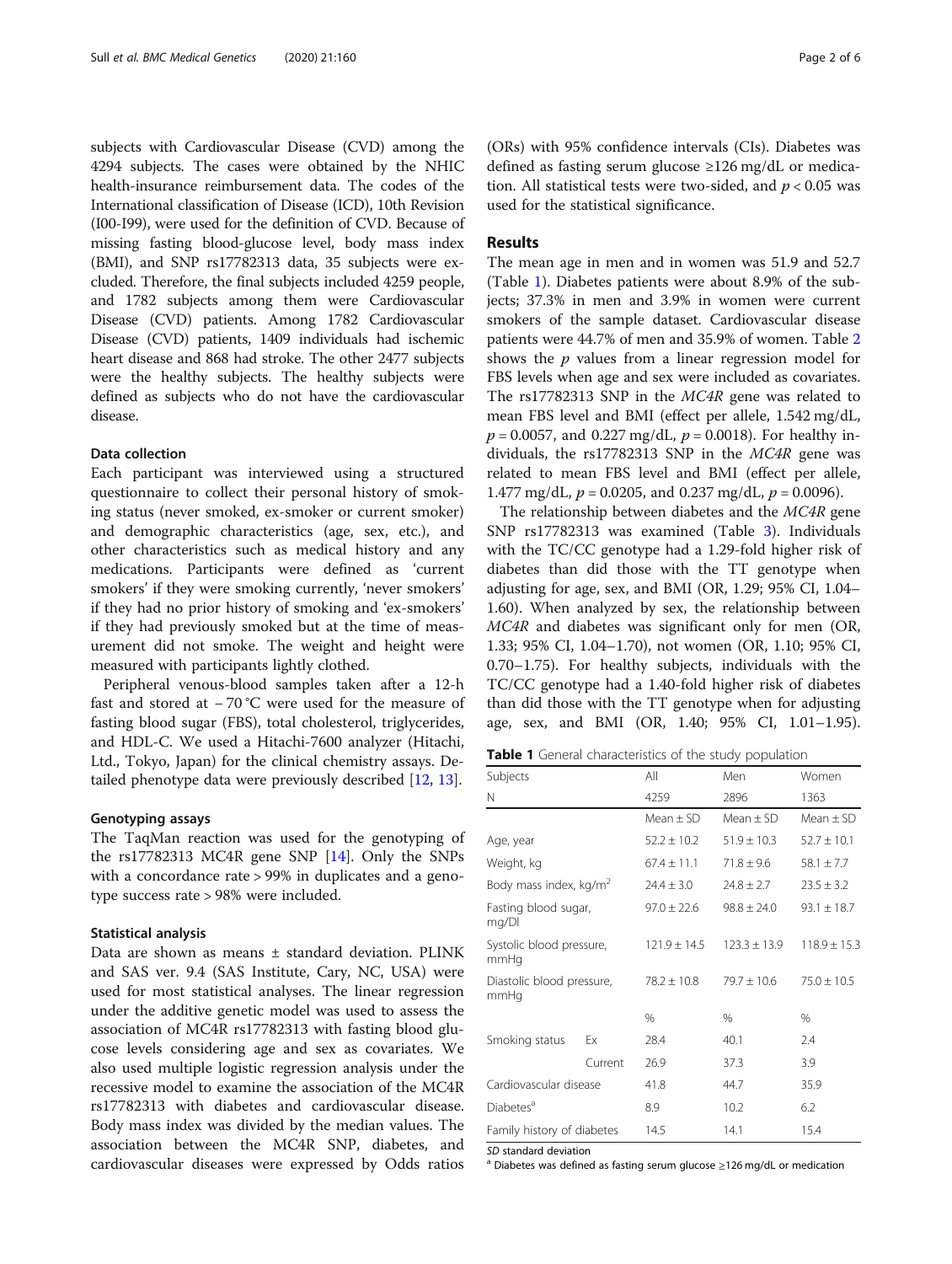|                                    | Genotypes        |                  |                  |                   |            |
|------------------------------------|------------------|------------------|------------------|-------------------|------------|
| Phenotypes                         | $\top$           | <b>TC</b>        | CC               | Effect<br>(mq/dL) | $P$ -value |
|                                    | $Mean \pm SD$    | Mean $\pm$ SD    | $Mean \pm SD$    |                   |            |
| All subjects                       | $(N = 2428)$     | $(N = 1578)$     | $(N = 253)$      |                   |            |
| Fasting blood sugar, mg/dL         | $96.0 \pm 21.3$  | $98.6 \pm 24.9$  | $96.5 \pm 18.4$  | 1.542             | $0.0057*$  |
| Body mass index, kg/m <sup>2</sup> | $24.3 \pm 2.9$   | $24.5 \pm 3.0$   | $24.8 \pm 3.2$   | 0.227             | $0.0018*$  |
| Weight, kg                         | $67.2 \pm 11.0$  | $67.6 \pm 11.1$  | $68.6 \pm 11.1$  | 0.739             | $0.0010*$  |
| Systolic blood pressure, mmHq      | $121.7 \pm 14.6$ | $122.0 \pm 14.3$ | $122.7 \pm 15.0$ | 0.452             | 0.2032     |
| Diastolic blood pressure, mmHg     | $78.2 \pm 11.0$  | $78.2 \pm 10.4$  | $78.4 \pm 11.2$  | 0.061             | 0.8184     |
|                                    | $\%$             | %                | $\%$             |                   |            |
| Cardiovascular disease             | 40.7             | 44.1             | 38.3             |                   | 0.0543     |
| <b>Diabetes</b>                    | 8.0              | 10.5             | 7.1              |                   | 0.0153     |
| Healthy subjects                   | $(N = 1439)$     | $(N = 882)$      | $(N = 156)$      |                   |            |
| Fasting blood sugar, mg/dL         | $93.6 \pm 18.5$  | $96.3 \pm 22.5$  | $93.7 \pm 13.3$  | 1.477             | $0.0205*$  |
| Body mass index, kg/m <sup>2</sup> | $24.0 \pm 2.9$   | $24.2 \pm 3.0$   | $24.3 \pm 2.6$   | 0.237             | $0.0096*$  |
| Weight, kg                         | $66.5 \pm 11.2$  | $66.9 \pm 11.5$  | $67.8 \pm 10.6$  | 0.839             | $0.0035*$  |
| Systolic blood pressure, mmHg      | $119.4 \pm 13.5$ | $119.3 \pm 13.3$ | $119.8 \pm 12.1$ | 0.156             | 0.7119     |
| Diastolic blood pressure, mmHg     | $78.8 \pm 10.9$  | $78.5 \pm 10.5$  | $78.8 \pm 10.1$  | $-0.039$          | 0.9068     |
|                                    | $\%$             | $\%$             | $\%$             |                   |            |
| <b>Diabetes</b>                    | 5.7              | 8.1              | 5.1              |                   | 0.0642     |
|                                    |                  |                  |                  |                   |            |

<span id="page-2-0"></span>Table 2 Association between the rs17782313 single nucleotide polymorphism in the MC4R gene and fasting blood-sugar levels based on a linear regression model

Estimated effect size (β) and p values in the multiple linear regression model considered age and sex in the additive model. P values for cardiovascular disease and diabetes were obtained from chi-square test. \* significant of  $p < 0.05$ 

However, the association was stronger in women (OR, 1.99; 95% CI, 1.01–3.93), and the association of MC4R with diabetes was not found in men (OR, 1.24; 95% CI, 0.85–1.81).

The relationship of the MC4R gene SNP rs17782313 to cardiovascular disease was also examined (Table [4](#page-3-0)). Men with the TC/CC genotype had a 1.21-fold (range, 1.04–1.41-fold) higher risk of cardiovascular disease than did those with the TT genotype when for adjusting age, sex, BMI (OR, 1.21; 95% CI, 1.04–1.41). In contrast, the relationship of MC4R with cardiovascular disease was not found in women.

Table 3 Odds ratios (OR) of the polymorphic rs17782313 MC4R genotypes for diabetes in the population

|              |          | Normal<br>N(% | Diabetes <sup>b</sup> |                           |            |                           |            |  |
|--------------|----------|---------------|-----------------------|---------------------------|------------|---------------------------|------------|--|
| Subjects     | Genotype |               | N(%)                  | Model 1                   |            |                           | Model 2    |  |
|              |          |               |                       | OR (95% Cl <sup>a</sup> ) | $P$ -value | OR (95% CI <sup>b</sup> ) | $P$ -value |  |
| All          | TT       | 2233 (57.6)   | 195 (51.5)            | 1.00 (reference)          |            | 1.00 (reference)          |            |  |
| $(n = 4259)$ | TC /CC   | 1647 (42.4)   | 184 (48.6)            | $1.32$ $(1.07-1.64)$ *    | 0.0113     | $1.29(1.04 - 1.60)$ *     | 0.0218     |  |
| Men          | π        | 1513 (58.2)   | 151 (51.4)            | 1.00 (reference)          |            | 1.00 (reference)          |            |  |
|              | TC/CC    | 1089 (41.8)   | 143 (48.6)            | $1.34$ (1.05-1.72) *      | 0.0182     | $1.33(1.04 - 1.70)$ *     | 0.0219     |  |
| Women        | Π        | 720 (56.3)    | 44 (51.8)             | 1.00 (reference)          |            | 1.00 (reference)          |            |  |
|              | TC/CC    | 558 (43.7)    | 41 (48.2)             | $1.25(0.80 - 1.96)$       | 0.3337     | $1.10(0.70 - 1.75)$       | 0.6878     |  |
| All Healthy  | Π        | 1357 (58.6)   | 82 (50.9)             | 1.00 (reference)          |            | 1.00 (reference)          |            |  |
| $(n = 2477)$ | TC /CC   | 959 (41.4)    | 79 (49.1)             | $1.46$ (1.05-2.02) *      | 0.0234     | $1.40(1.01-1.95)$ *       | 0.0424     |  |
| Men          | π        | 887 (59.9)    | 67 (54.9)             | 1.00 (reference)          |            | 1.00 (reference)          |            |  |
|              | TC/CC    | 594 (40.1)    | 55 (45.1)             | $1.27(0.88 - 1.85)$       | 0.2082     | $1.24(0.85 - 1.81)$       | 0.2580     |  |
| Women        | π        | 470 (56.3)    | 15 (38.5)             | 1.00 (reference)          |            | 1.00 (reference)          |            |  |
|              | TC/CC    | 365 (43.7)    | 24 (61.5)             | $2.13(1.09 - 4.19)$ *     | 0.0277     | $1.99(1.01 - 3.93)$ *     | 0.0490     |  |

Model 1: Adjusted for age and sex. Model 2: Adjusted for age, sex, and body mass index

<sup>a</sup> CI, confidence interval. <sup>b</sup> Diabetes was defined as fasting serum glucose ≥126 mg/dL or medication. \* significant of  $p < 0.05$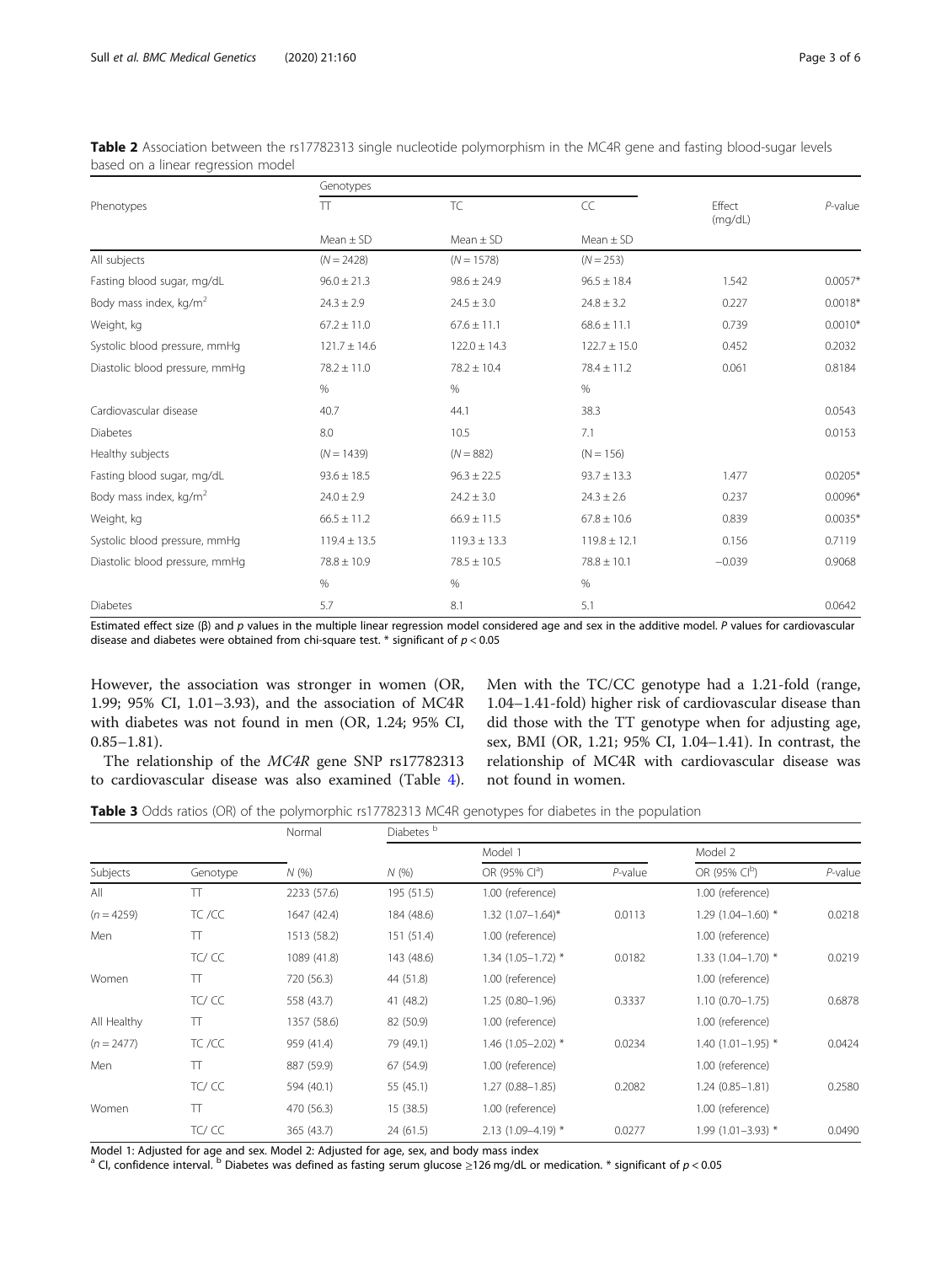| Subjects |          | Normal      | Cardiovascular Disease |                           |            |                        |         |  |
|----------|----------|-------------|------------------------|---------------------------|------------|------------------------|---------|--|
|          |          | N(%         | N(%                    | Model 1                   |            | Model 2                |         |  |
|          | Genotype |             |                        | OR (95% Cl <sup>a</sup> ) | $P$ -value | OR (95% CI)            | P-value |  |
| All      |          | 1439 (58.1) | 989 (55.5)             | 1.00 (reference)          |            | 1.00 (reference)       |         |  |
|          | TC /CC   | 1038 (41.9) | 793 (44.5)             | $1.13(1.00 - 1.28)$       | 0.0599     | $1.11(0.98 - 1.26)$    | 0.1174  |  |
| Men      | π        | 954 (59.5)  | 710 (54.9)             | 1.00 (reference)          |            | 1.00 (reference)       |         |  |
|          | TC/CC    | 649 (40.5)  | 583 (45.1)             | $1.22$ $(1.05 - 1.42)^*$  | 0.0096     | $1.21 (1.04 - 1.41)^*$ | 0.0144  |  |
| Women    | Π        | 485 (55.5)  | 279 (57.1)             | 1.00 (reference)          |            | 1.00 (reference)       |         |  |
|          | TC/CC    | 389 (44.5)  | 210 (42.9)             | $0.94(0.75 - 1.19)$       | 0.5990     | $0.89(0.71 - 1.13)$    | 0.3474  |  |

<span id="page-3-0"></span>**Table 4** Odds ratios (OR) of the polymorphic rs17782313 MC4R genotypes for cardiovascular disease in the population ( $n = 4259$ )

Model 1: Adjusted for age and sex Model 2: Adjusted for age, sex, and body mass index

\* significant of  $p < 0.05$ <br><sup>a</sup> CI, confidence interval

Table 5 shows the analysis by BMI for men. The relationship between MC4R and cardiovascular disease was stronger in men with BMI < 24.75 (OR, 1.40; 95% CI, 1.12–1.74,  $p = 0.0028$ ) than in subjects with BMI  $> = 24.75$  $(p = 0.6461)$ . However, the interaction between BMI and MC4R (rs17782313) genotype for cardiovascular disease was not significant ( $p$  for interaction = 0.0753).

# **Discussion**

In a cohort of 4259 people, the rs17782313 SNP in the MC4R gene was related to serum glucose level, as in previous studies. A meta-analysis of 123,373 individuals reported that the rs17782313 polymorphism in MC4R gene has the BMI independent significant association with risk of type 2 diabetes [[7\]](#page-4-0). A recent study reported a strong association with MC4R loci for type 2 diabetes  $(OR = 1.70)$  [\[2](#page-4-0)]. Another study reported that the rs17782313 SNP was significantly associated with increased risk of diabetes [[3\]](#page-4-0). A recent study reported that a Mediterranean dietary pattern could influence the relationship between MC4R gene rs17782313 polymorphisms and the risk of type 2 diabetes [\[8](#page-4-0)]. In our study for healthy subjects, the association of MC4R gene rs17782313 with diabetes was stronger in women than in men. A study also reported that the allele C of MC4R (rs17782313) was associated with a higher risk of type 2 diabetes mellitus in women [\[15\]](#page-5-0).

The MC4R gene was associated with BMI and is involved in the regulation of insulin secretion [[5,](#page-4-0) [16\]](#page-5-0). Loos et al. [\[5](#page-4-0)] in a meta-analysis from European subjects reported a significant association between rs17782313 in the MC4R gene and BMI in adults and children. A study also demonstrated that genetic variants in MC4R affect the obesity phenotype in Koreans [[6\]](#page-4-0). In another metaanalysis, the association of the MC4R gene with insulin resistance and type 2 diabetes was reported even after adjustment for BMI [[7](#page-4-0)]. The MC4R gene (rs17782313 and rs17700633) were related to obesity risk and insulin resistance in two genome-wide association studies [[5](#page-4-0), [17](#page-5-0)]. In this study, we found that the MC4R SNP rs17782313 was associated with BMI and weight.

In this study, the rs17782313 SNP in the MC4R gene was related to cardiovascular disease in men. The association was stronger in lean men than in overweight men. A recent study reported that MC4R gene may contribute the co-occurrence of coronary artery disease and obesity [[10\]](#page-4-0). They reported that the MC4R gene SNPs were associated with coronary artery disease ( $p < 5 \times 10^{-8}$ ). They also explained that the mechanisms whereby MC4R SNPs contribute to obesity can increase the liability to coronary artery disease. Another study reported that the MC4R showed higher expression in mesenteric fat among obese and diabetic rats then compared with lean rats  $[18]$  $[18]$ . In the present study, the mean age in men with BMI < 24.75 (52.6 years old) was higher than in men with

**Table 5** Odds ratios (OR) of polymorphic rs17782313 MC4R genotypes for cardiovascular disease in Korean men ( $n = 2896$ )

|                |          | Normal     |            | Cardiovascular Disease  |         |  |
|----------------|----------|------------|------------|-------------------------|---------|--|
| Subjects       | Genotype | N(%        | N(%        | $ORa$ (95% $Clb$ )      | P-value |  |
| BM < 24.75     |          | 516 (61.4) | 325 (53.4) | 1.00 (reference)        |         |  |
|                | TC/CC    | 325 (38.6) | 284 (46.6) | $1.40(1.12 - 1.74)^{*}$ | 0.0028  |  |
| $BM > = 24.75$ |          | 438 (57.5) | 385 (56.3) | 1.00 (reference)        |         |  |
|                | TC/ CC   | 324 (42.5) | 299 (43.7) | $1.05(0.85 - 1.30)$     | 0.6461  |  |

 $*$  significant of  $p < 0.05$ 

P for the interaction between obesity (BMI > = 24.75) and MC4R (rs17782313) =0.0753<br><sup>a</sup> Adjusted for age and BMI <sup>b</sup> CI, confidence interval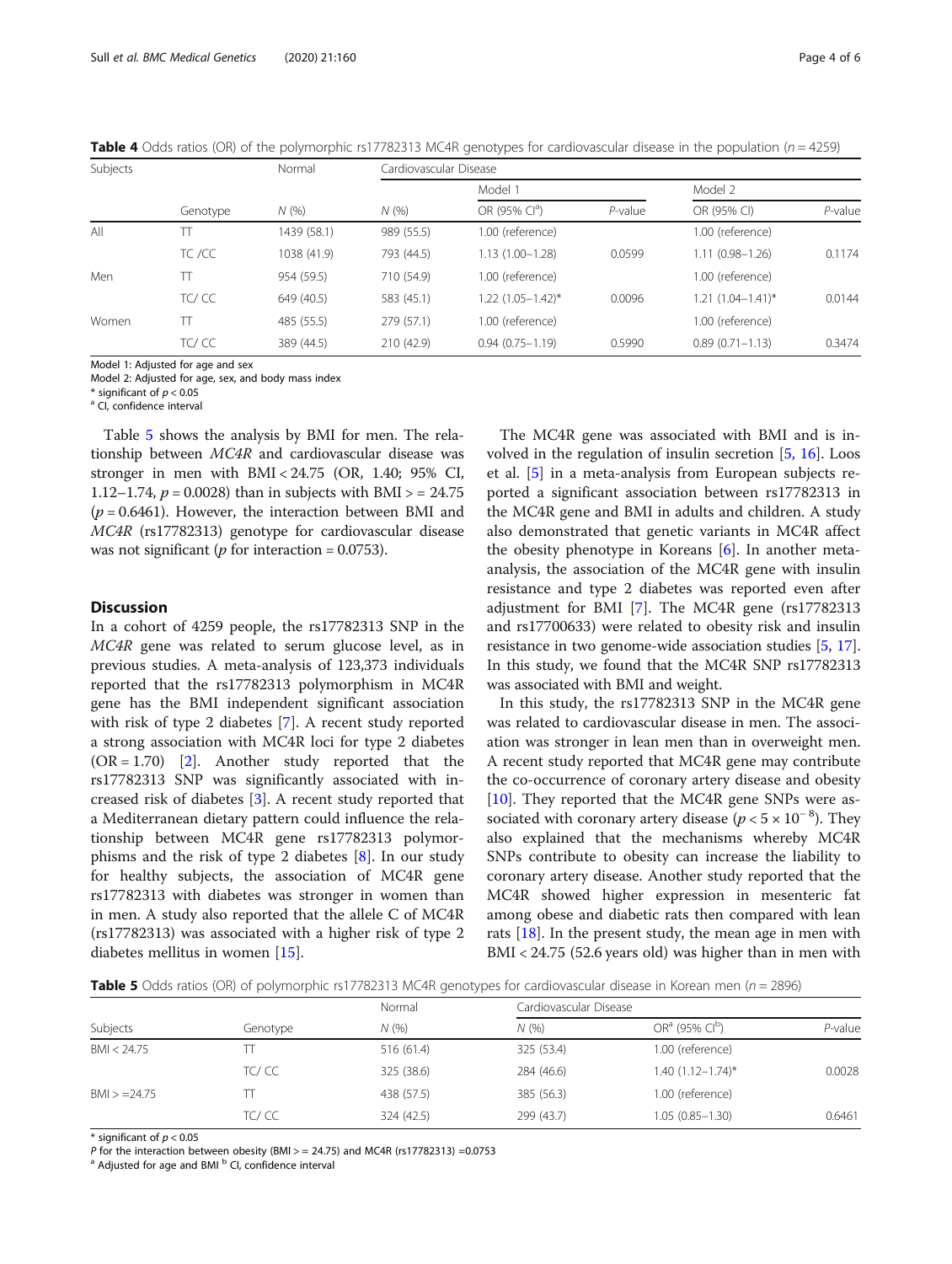<span id="page-4-0"></span>BMI > = 24.75 (51.3 years old) ( $p = 0.0012$ ). The CVD patients in men with BMI < 24.75 (42.0%) was smaller than in men with  $BMI > = 24.75$  (47.3%) ( $p = 0.0046$ ) (Data not shown).

MC4R is localized to chromosome 18q21.3 [\[19](#page-5-0)], is highly expressed in the hypothalamus, and is related to appetite and energy control [[20\]](#page-5-0). In mice research, the MC4R gene is associated with hyperinsulinemia before the onset of extreme obesity [[21\]](#page-5-0). Lipocalin-2 crosses the blood brain barrier and binds to MC4R in the paraventricular and ventromedial neurons of the hypothalamus. A recent loss- and gain-of-junction experiment in mice reported that osteoblast-derived lipocalin-2 maintains glucose homeostasis [[22](#page-5-0)]. Another recent study reported that the MC4R gene SNPs influence the body fat content and distribution, as well as relative increase in postprandial carbohydrate utilization [[23](#page-5-0)].

This study has some limitations that need to be discussed. There were the differences in the baseline characteristics including smoking rate, cardiovascular disease, and diabetes prevalence by gender. When we assessed the distribution of the MC4R alleles by gender, the genotype frequency of MC4R gene was similar between men and women (Data not shown). Another limitation is that this study subjects included many CVD patients because the CVD cases were obtained from the KCPS2 dataset ( $n = 156,701$ ) for the case control study design [13]. Therefore, we analyzed the association between diabetes and MC4R gene in the healthy subjects who did not have the cardiovascular disease.

# Conclusion

Asian people may have genetic backgrounds different from those of Western individuals [[24](#page-5-0)]. However, this Korean cohort showed that the rs17782313 SNP in the MC4R gene is related to diabetes and obesity. The SNP was also associated with cardiovascular disease in lean men.

#### Abbreviations

CI: Confidence intervals; CVD: Cardiovascular disease; FBS: Fasting blood sugar; MC4R: Melanocortin-4 receptor; BMI: Body mass index; ICD: International classification of Disease; OR: Odds ratios; SD: Standard deviation; SNP: Single nucleotide polymorphism

#### Acknowledgements

Not applicable.

#### Authors' contributions

Study design: JWS, SHJ. Subjects recruitment and acquisition of data: SHJ. Analysis and interpretation of data: JWS, GK, SHJ. Revision of manuscript content: all authors. Approving final version of manuscript: all authors.

#### Funding

This paper was supported by Eulji University in 2018 and funded by the Basic Science Research Program of the National Research Foundation of Korea through the Ministry of Education, Science, and Technology (2018R1D1A1B07050834). The funding body played no role in the design of the study and collection, analysis, and interpretation of data and in writing the manuscript.

#### Availability of data and materials

The datasets generated during and/or analyzed during the current study are not publicly available due to data security reasons, i.e., the data contain potentially participant identifying information, but are available from the corresponding author on reasonable request.

#### Ethics approval and consent to participate

This study was approved by the Institutional Review Board of Human Research of Yonsei University, and all subjects provided written, informed consent prior to enrollment.

### Consent for publication

Not applicable.

#### Competing interests

The authors declare they have no competing interests.

#### Author details

<sup>1</sup>Department of Biomedical Laboratory Science, College of Health Sciences, Eulji University, Seongnam, Korea. <sup>2</sup>Department of Epidemiology and Health Promotion, Institute for Health Promotion, Graduate School of Public Health, Yonsei University, Seoul, Korea.

# Received: 16 January 2020 Accepted: 3 August 2020 Published online: 17 August 2020

#### References

- 1. Ogata E, Asahi K, Yamaguchi S, Iseki K, Sato H, Moriyama T, et al. Low fasting plasma glucose level as a predictor of new-onset diabetes mellitus on a large cohort from a Japanese general population. Sci Rep. 2018;8(1): 13927. [https://doi.org/10.1038/s41598-018-31744-4.](https://doi.org/10.1038/s41598-018-31744-4)
- 2. Osman W, Tay GK, Alsafar H. Multiple genetic variations confer risks for obesity and type 2 diabetes mellitus in Arab descendants from UAE. Int J Obes. 2018;42(7):1345–53.
- 3. Qi L, Kraft P, Hunter DJ, Hu FB. The common obesity variant near MC4R gene is associated with higher intakes of total energy and dietary fat, weight change and diabetes risk in women. Hum Mol Genet. 2008;17(22): 3502–8.
- 4. Farooqi IS, Keogh JM, Yeo GS, Lank EJ, Cheetham T, O'Rahilly S. Clinical spectrum of obesity and mutations in the melanocortin 4 receptor gene. N Engl J Med. 2003;348(12):1085–95.
- 5. Loos RJ, Lindgren CM, Li S, Wheeler E, Zhao JH, Prokopenko I, et al. Common variants near MC4R are associated with fat mass, weight and risk of obesity. Nat Genet. 2008;40(6):768–75.
- 6. Sull JW, Lee M, Jee SH. Replication of genetic effects of MC4R polymorphisms on body mass index in a Korean population. Endocrine. 2013;44(3):675–9.
- 7. Xi B, Takeuchi F, Chandak GR, Kato N, Pan HW, AGEN-T2D Consortium, et al. Common polymorphism near the MC4R gene is associated with type 2 diabetes: data from a meta-analysis of 123,373 individuals. Diabetologia. 2012;55(10):2660–6.
- 8. Koochakpoor G, Hosseini-Esfahani F, Daneshpour MS, Hosseini SA, Mirmiran P. Effect of interactions of polymorphisms in the Melanocortin-4 receptor gene with dietary factors on the risk of obesity and type 2 diabetes: a systematic review. Diabet Med. 2016;33(8):1026–34.
- 9. Jee SH, Sull JW, Park J, Lee SY, Ohrr H, Guallar E, et al. Body-mass index and mortality in Korean men and women. N Engl J Med. 2006;355(8):779–87.
- 10. Nikpay M, Turner AW, McPherson R. Partitioning the pleiotropy between coronary artery disease and body mass index reveals the importance of low frequency variants and central nervous system-specific functional elements. Circ Genom Precis Med. 2018;11(2):e002050. [https://doi.org/10.1161/](https://doi.org/10.1161/CIRCGEN.117.002050) [CIRCGEN.117.002050](https://doi.org/10.1161/CIRCGEN.117.002050).
- 11. Song Z, Qiu L, Hu Z, Liu J, Liu D, Hou D. Evaluation of the obesity genes FTO and MC4R for contribution to the risk of large artery atherosclerotic stroke in a Chinese population. Obes Facts. 2016;9(5):353–62.
- 12. Cho ER, Jee YH, Kim SW, Sull JW. Effect of obesity on the association between MYL2 (rs3782889) and high-density lipoprotein cholesterol among Korean men. J Hum Genet. 2016;61(5):405–9.
- 13. Jee YH, Emberson J, Jung KJ, Lee SJ, Lee S, Back JH, et al. Cohort Profile: The Korean Cancer Prevention Study-II (KCPS-II) Biobank. Int J Epidemiol. 2018; 47(2):385–6f. [https://doi.org/10.1093/ije/dyx226.](https://doi.org/10.1093/ije/dyx226)